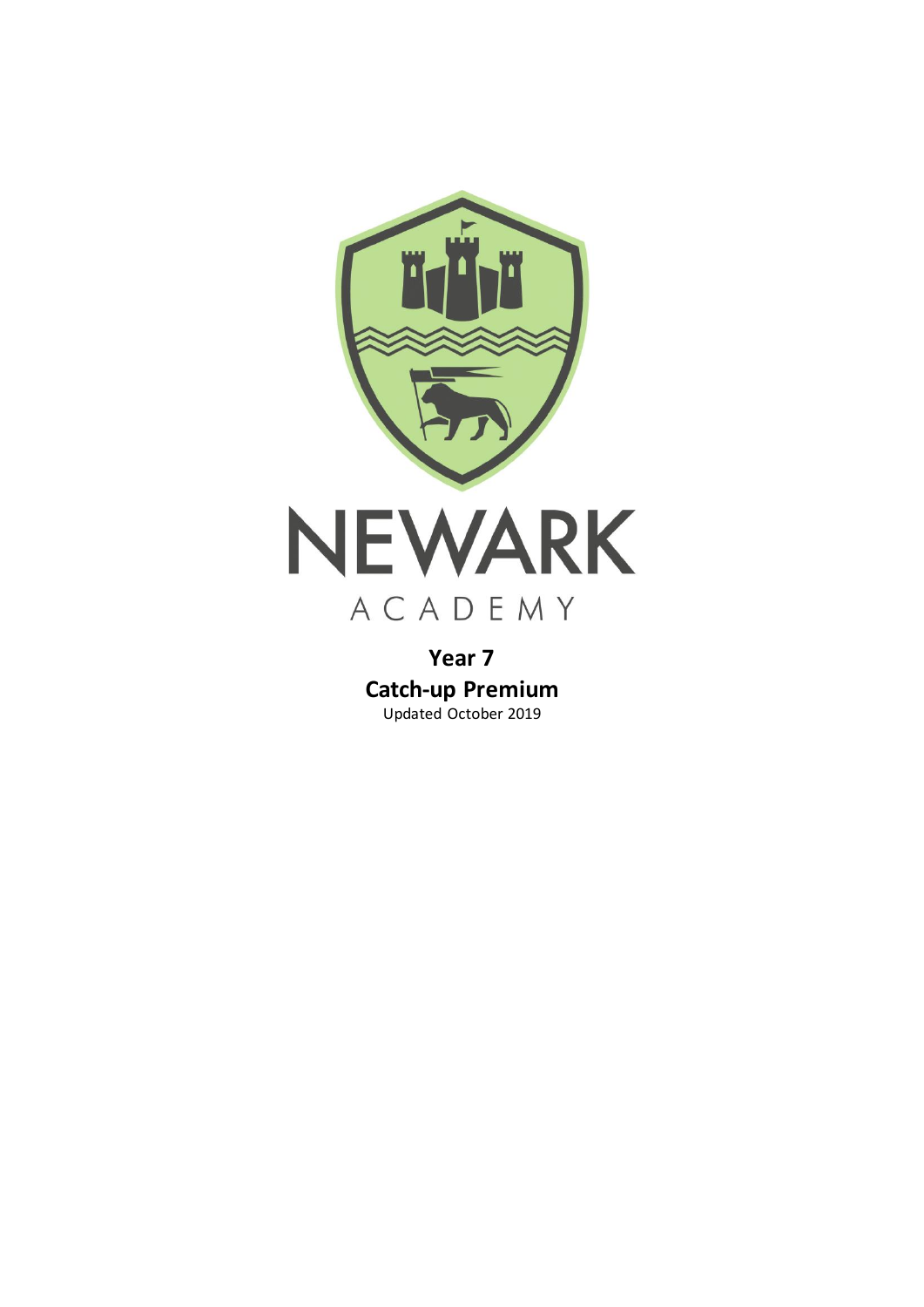## **2019-2020 – Details of how we intend to spend our allocation**

The Year 7 catch-up premium is a fund to support pupils who did not achieve the expected standard in reading and/or maths at the end of Key Stage 2.

Newark Academy has received **£11,419** in catch-up premium in 2019/2020 and this funding will be used for interventions to narrow the gap by providing intensive literacy and numeracy support and raise the attainment of those students entitled to catch up premium.

Key Stage 2 results show that 89/240 are not at the expected standard (scaled score of 100) in reading and 61/240 in Maths.

Specific strategies being employed that utilise the catch-up funding this year are discussed below:

#### **1 to 1 Maths Tutor Support**

The funding is partly used to employ a 1-to-1 tutor in Maths who works with students who arrive to school below the expected level in Maths. These students are allocated slots in during the week to receive this 1-to-1 support and their progress is monitored to ensure they make rapid improvements and ultimately 'close the gap'.

#### **English/Maths Nurture Groups**

The catch-up premium is also used to part-fund additional staffing that enables the school to run Nurture Groups in English/Maths. These groups are essentially smaller classes where those students who are eligible for catch-up provision are able to receive more targeted support as part of their English/Maths lessons.

#### **Accelerated Reader**

Students in Year 7 have access to Accelerated Reader as part of their English Curriculum in order to help ensure their reading age is at the level it should be (or beyond). Accelerated Reader is a reading management and monitoring programme that aims to foster independent reading. The internetbased software assesses reading age, and suggests books that match pupils' needs and interests. Pupils take computerised quizzes on the books and earn Accelerated Reader points as they progress. Accelerated Reader lessons take place in the Library and are based around book quizzes, multiple choice low stakes comprehension quizzes and mastery of Literacy. Students' reading ages and levels of progress are monitored through half termly Star Reading Tests. Extra support is offered by our Librarian and Teaching Assistants.

#### **Guided Reading Scheme**

Year 7 nurture groups are following a Guided Reading Scheme designed to add value to the crucial comprehension and inference skills. The catch-up premium has funded appropriate level texts which are forming the basis of the curriculum and improving students' knowledge.

#### **Supported Reading Sessions**

Higher Level Teaching Assistants and Teaching Assistants are working in small groups with Year 7 students who are below their expected level in English. This is taking place in 'DEAR' (Drop Everything and Read) time and two registration periods each week. The catch-up premium has been used to purchase dyslexic friendly texts with appropriate reading ages (7 -9) but based on themes appropriate for a teenage reader. This is monitored through half termly reading tests to ensure progress is being made to "close the gap". Students will be targeted for between 7 – 8 weeks – in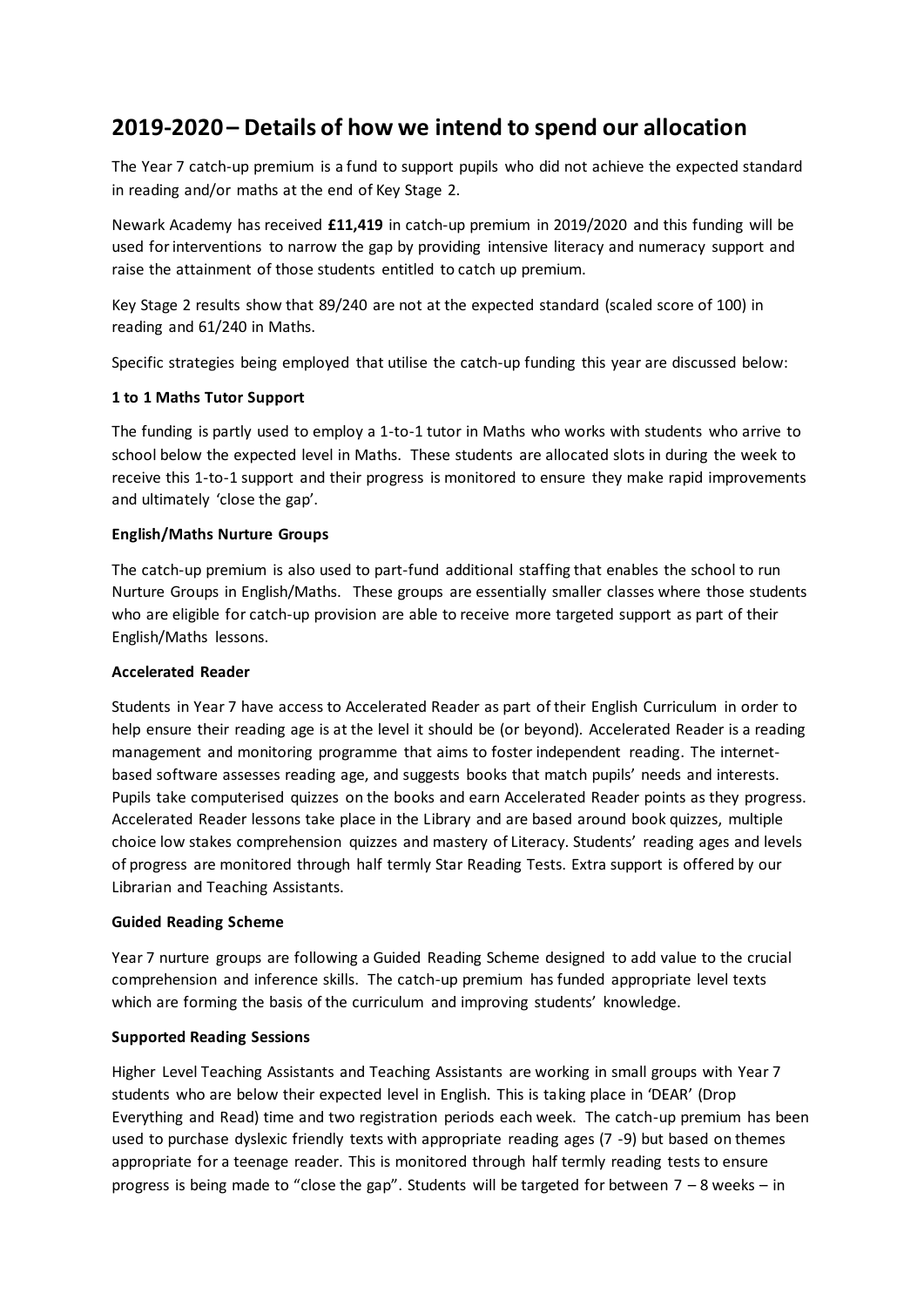most cases rapid progress has been made. This is effective in targeting students who cannot yet access Accelerated Reader.

## **Whole Class Reading Strategies**

Teachers of students who are not yet at the required level for reading in year 7 are trialling guided reading strategies and focusing on word-rich vocabulary. Current schemes of learning are being adapted so they are accessible to students who are not yet at the required level. Progress is monitored through a number of strategies including 'low stakes quizzing', exit tickets and assessment for learning.

#### **Graphic Novels**

Graphic Novels have been purchased using the catch-up premium to ensure that students not yet at the required level can access the curriculum.

#### **Additional TA Support**

An additional teaching assistant has been employed to work with students who are not yet at the required standard in English/Maths.